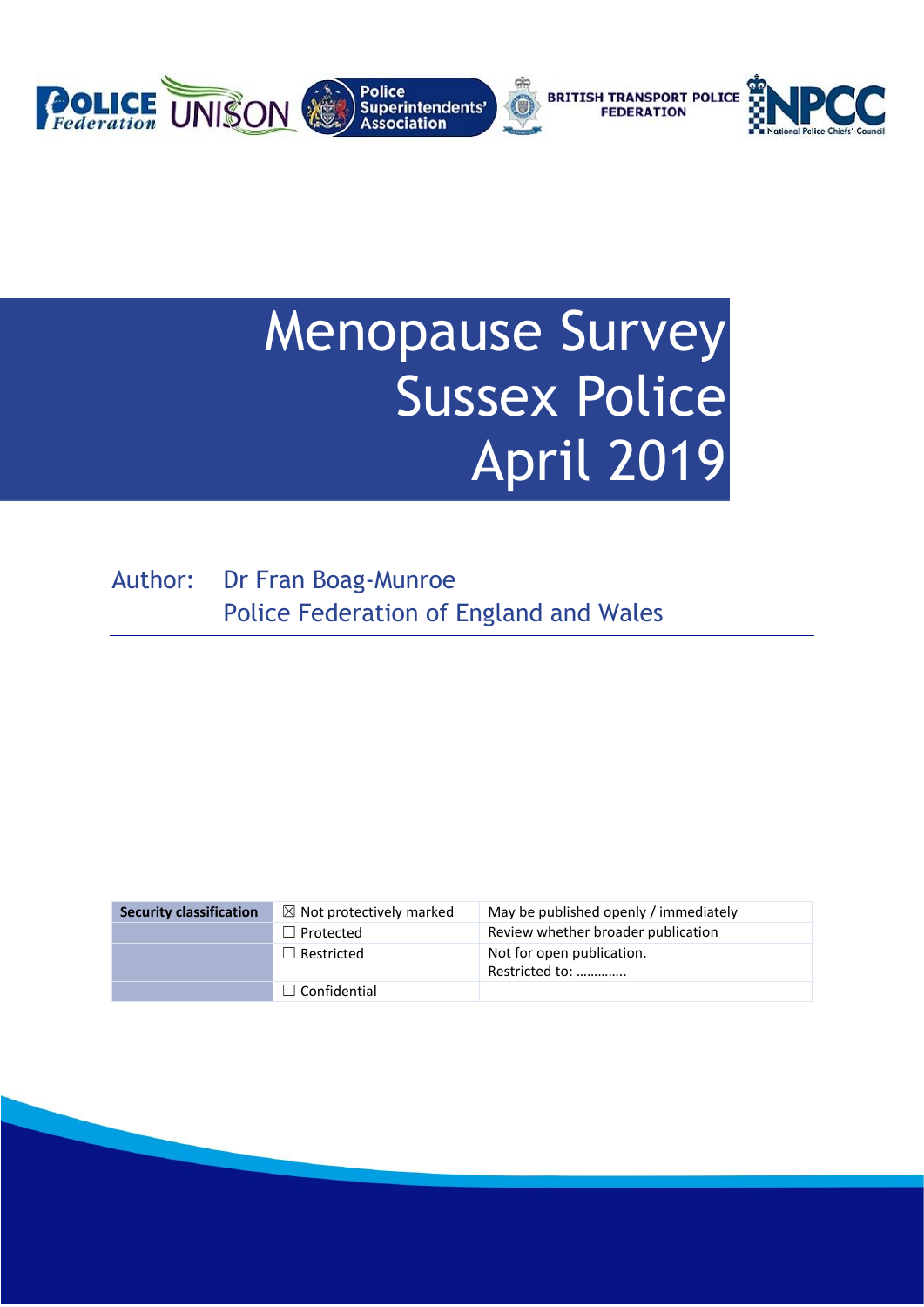### **Contents**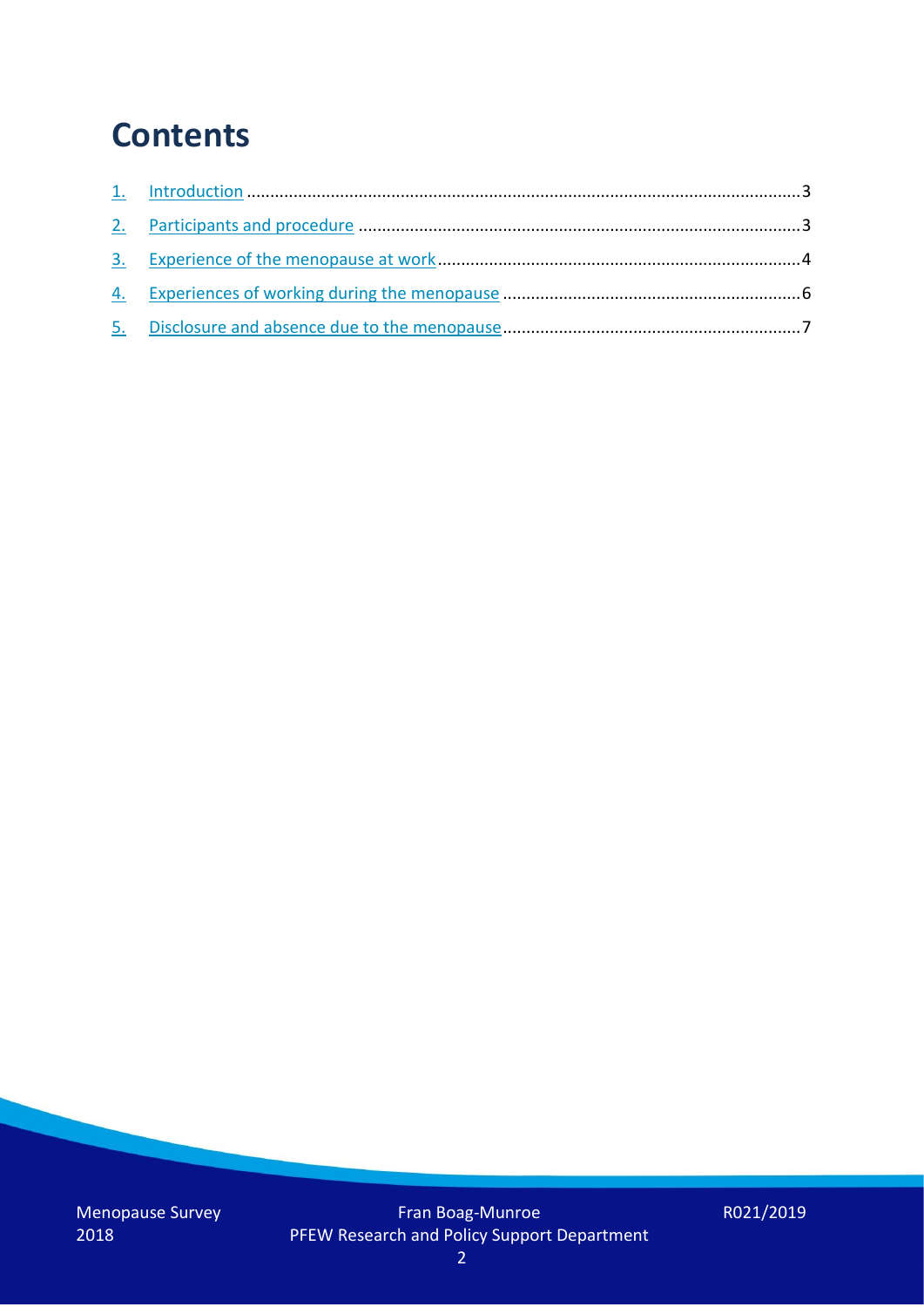## **1. Introduction**

The Menopause Survey was the first of its kind to examine the experiences and awareness of the menopause amongst police officers and police staff at a national level in England and Wales. In particular, it looked at the experiences of individuals who have either gone through or are going through the menopause, as well as the experiences and awareness of managers and supervisors in terms of supporting individuals who are going through the menopause.

This report provides an overview of some of the key findings from the survey for Sussex Police.

### **2. Participants and procedure**

Overall 115 responses were received from respondents in Sussex Police. 55% of responses were from police officers and 45% were from police staff.

74 respondents completed questions about their experiences of the menopause at work. 34 respondents answered questions relevant to line managers and supervisors (there was an overlap of 15 respondents who completed both sets of questions). A further 22 responses were received from other respondents within Sussex Police (i.e. respondents without personal experience of the menopause or managerial responsibilities.

This report only provides a summary of responses to questions about the experience of the menopause at work. Due to the smaller number of respondents who answered questions relevant to line managers or questions relevant to individuals who do not have personal experience of the menopause, these responses have not been reported below, however they have been included within the national statistics.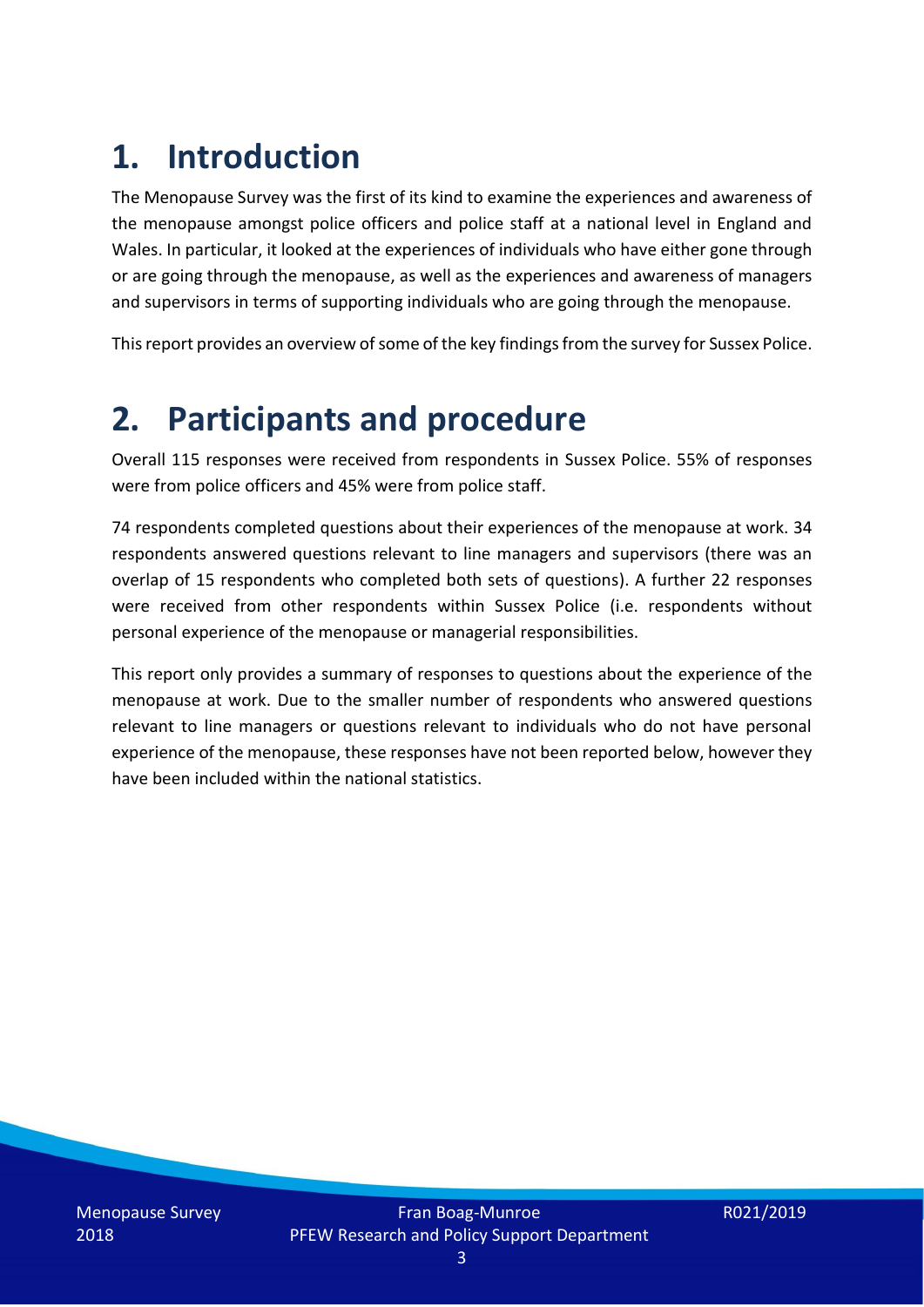### **3. Experience of the menopause at work**

79% of respondents in Sussex Police said that symptoms of the menopause were either moderately or extremely problematic. This is higher than the national average, where 76% of respondents reported that symptoms of the menopause were moderately or extremely problematic.



Respondents were asked about the aspects of their working environment that made coping with symptoms of the menopause moderately or extremely difficult. The proportion of respondents in Sussex Police who reported that these aspects of their working environment made coping moderately or extremely difficult are presented in Table 1 below, along with the corresponding proportions for the country as a whole.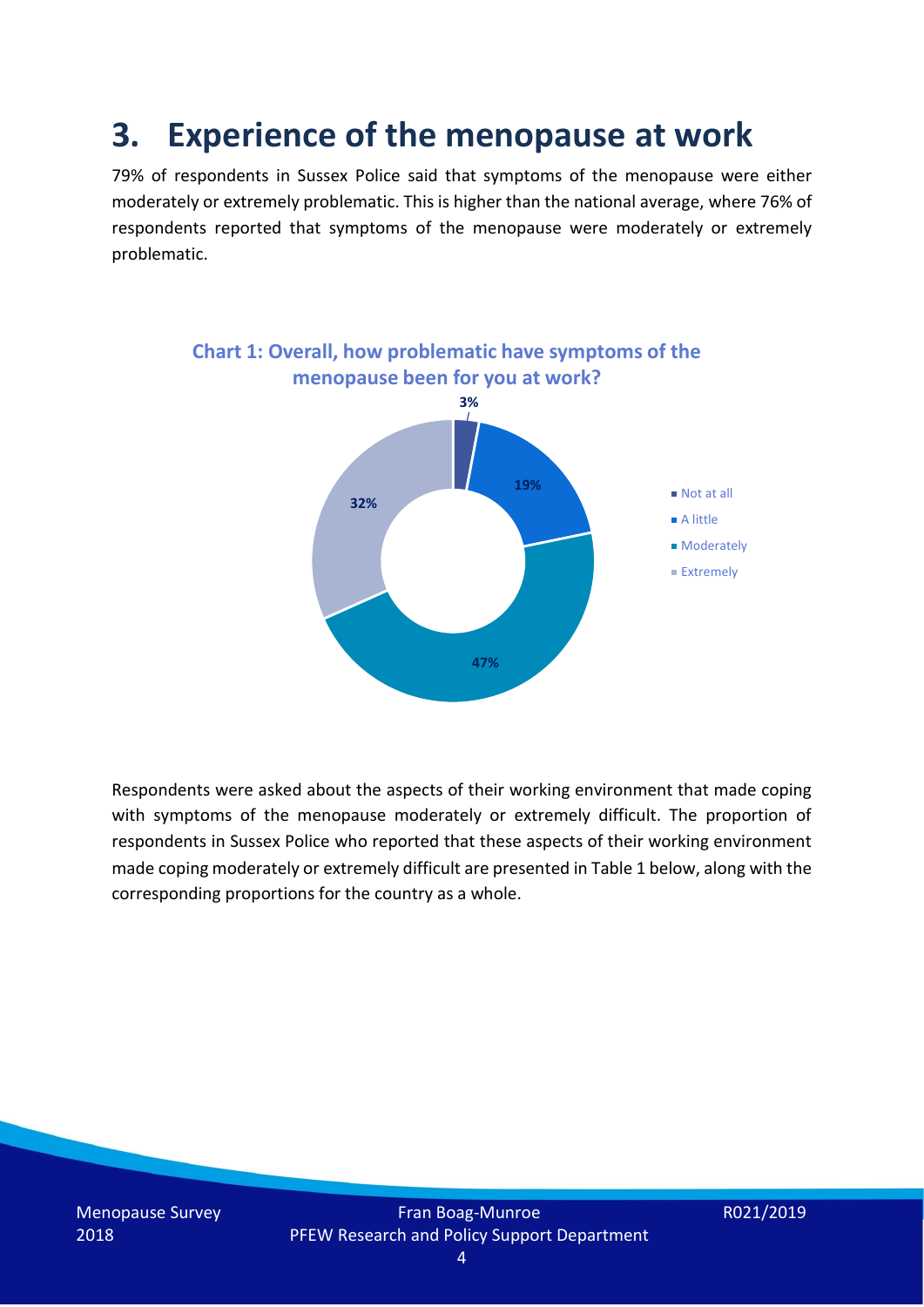Table 1: Aspects of the working environment (where applicable) that made coping with symptoms of the menopause moderately or extremely difficult

|                                   | <b>Sussex Police</b> | <b>National Sample</b> |
|-----------------------------------|----------------------|------------------------|
| <b>Recalling detailed</b>         | 49%                  | 50%                    |
| information                       |                      |                        |
| <b>Having to work shifts</b>      | 42%                  | 33%                    |
| <b>Having fixed working hours</b> | 22%                  | 20%                    |
| The temperature of your           | 73%                  | 61%                    |
| working environment               |                      |                        |
| Inadequate opportunity to         | 60%                  | 57%                    |
| control ventilation in your       |                      |                        |
| working environment               |                      |                        |
| Inadequate access to toilet       | 14%                  | 16%                    |
| <b>facilities</b>                 |                      |                        |
| <b>Shared offices/workspaces</b>  | 25%                  | 27%                    |
| The physical demands of           | 21%                  | 26%                    |
| the job                           |                      |                        |
| The design of uniforms            | 26%                  | 23%                    |
| The pressure of tight             | 36%                  | 32%                    |
| deadlines                         |                      |                        |
| <b>Your workload</b>              | 41%                  | 38%                    |
| <b>Not being office-based</b>     | 5%                   | 9%                     |
| <b>Having to make difficult</b>   | 25%                  | 26%                    |
| decisions within your job         |                      |                        |
| <b>Having to attend formal</b>    | 14%                  | 18%                    |
| meetings                          |                      |                        |
| <b>Having to maintain your</b>    | 15%                  | 18%                    |
| position for long periods         |                      |                        |
| without relief                    |                      |                        |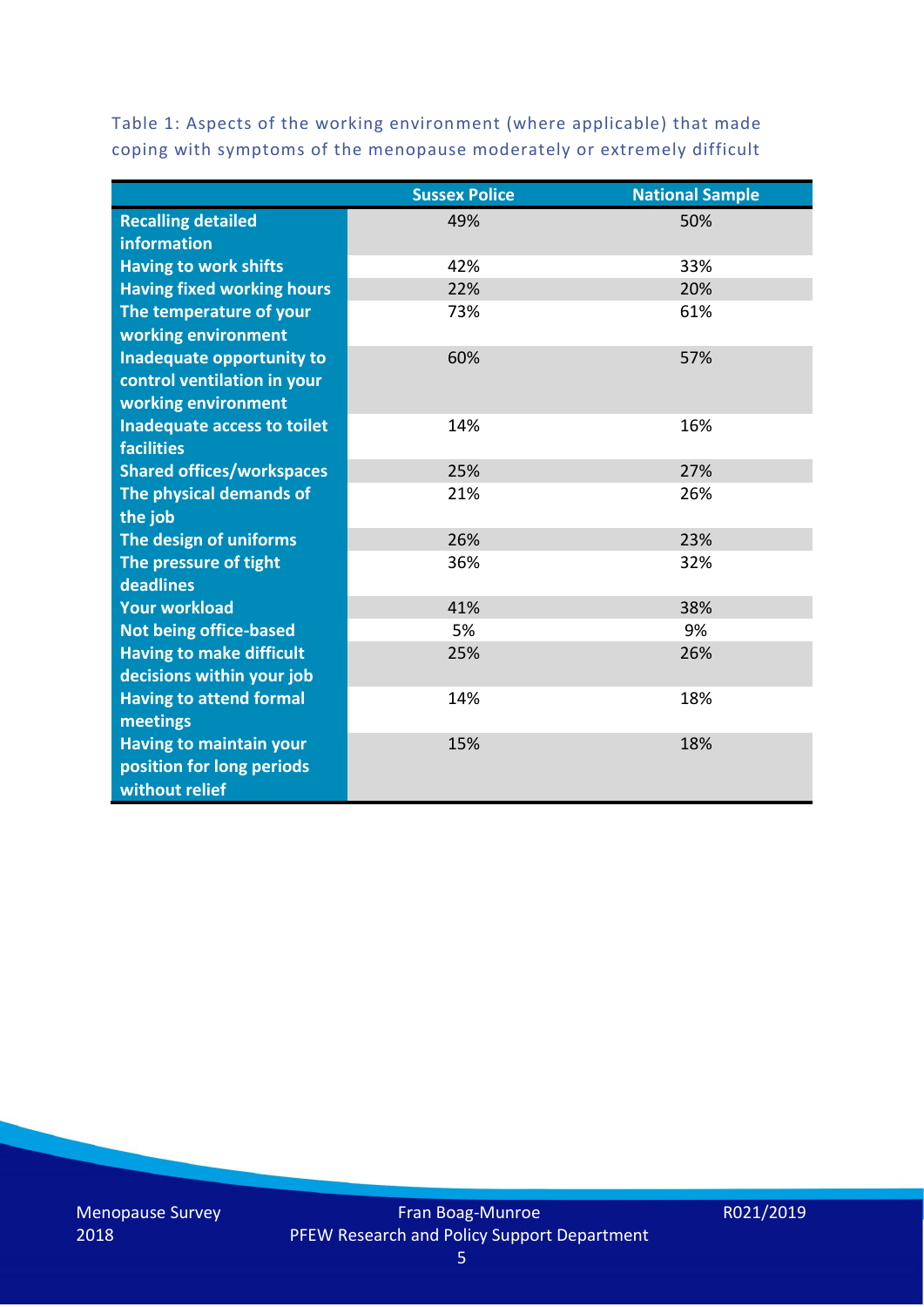### **4. Experiences of working during the**

### **menopause**

45% of respondents in Sussex Police said that they felt that their job performance had been negatively affected by the menopause. This is lower than the national sample, where 46% felt that their job performance had been negatively affected by the menopause.

30% of respondents felt that the menopause had negatively affected their manager's and colleagues' views on their competence at work. Within the national sample, 21% of respondents who had either gone through or were going through the menopause felt this way.

22% of respondents in Sussex Police said that they had considered leaving because they have found it difficult to deal with the menopause at work. This is higher than the national average, where 20% of respondents said that they had considered leaving as a result of the menopause.



#### **Chart 2: Experiences of work as a result of the menopause**